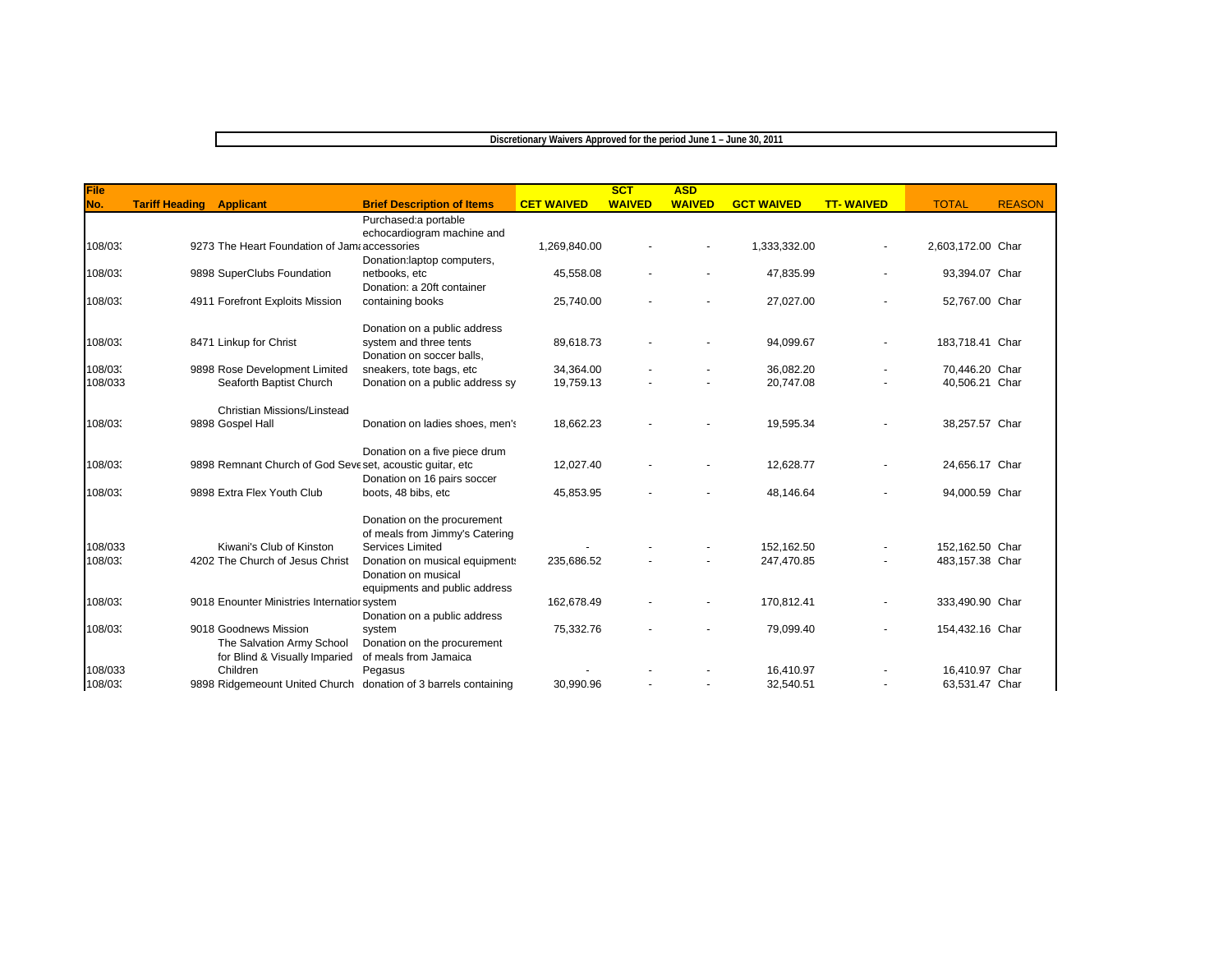| File    |                       |                                                          |                                                                      |                   | SCT           | <b>ASD</b>     |                   |                  |                   |               |
|---------|-----------------------|----------------------------------------------------------|----------------------------------------------------------------------|-------------------|---------------|----------------|-------------------|------------------|-------------------|---------------|
| No.     | <b>Tariff Heading</b> | <b>Applicant</b>                                         | <b>Brief Description of Items</b>                                    | <b>CET WAIVED</b> | <b>WAIVED</b> | <b>WAIVED</b>  | <b>GCT WAIVED</b> | <b>TT-WAIVED</b> | <b>TOTAL</b>      | <b>REASON</b> |
|         |                       | <b>Stewart Mountain Seventh</b>                          |                                                                      |                   |               |                |                   |                  |                   |               |
|         |                       | Day Adventist                                            |                                                                      |                   |               |                |                   |                  |                   |               |
| 108/03  |                       | 9898 Church                                              | donation of one barrel containing                                    | 10,000.00         |               |                | 10,500.00         |                  | 20,500.00 Char    |               |
| 108/03  |                       | 9898 3TM Jamaica Limited                                 | donation of medical supplies, sh                                     | 102,014.17        |               |                | 107,114.88        |                  | 209,129.05 Char   |               |
| 108/03  |                       | 9898 Hope United Church                                  | purchase of a projector and acco                                     | 36,254.02         |               |                | 38,066.72         |                  | 74,320.74 Char    |               |
| 108/03  |                       | 8471 Positive Vibes Community Groimportation of a laptop |                                                                      |                   |               | $\sim$         | 34,849.39         |                  | 34,849.39 Char    |               |
| 108/03  |                       | 8471 The Moravian Church                                 | importation of multi media project                                   | 17,182.00         |               | $\overline{a}$ | 18,041.10         |                  | 35,223.10 Char    |               |
| 108/03  |                       |                                                          | 9898 Mt. Caramel Apostolic church importation of school supplies, c  | 25,773.00         |               | $\blacksquare$ | 27,061.65         |                  | 52,834.65 Char    |               |
|         |                       |                                                          | donation of 4 barrels containing                                     |                   |               |                |                   |                  |                   |               |
|         |                       |                                                          | school supplies,                                                     |                   |               |                |                   |                  |                   |               |
| 108/03  |                       | 9898 Jireh Benevolent Society                            | clothing etc                                                         | 34,364.00         |               |                | 36,082.20         |                  | 70,446.20 Char    |               |
| 108/033 |                       |                                                          | Adventist Development and R purchase of hardware supplies            |                   |               |                | 373,927.95        |                  | 373,927.95 Char   |               |
|         |                       | United States Agency for                                 |                                                                      |                   |               |                |                   |                  |                   |               |
|         |                       | International                                            |                                                                      |                   |               |                |                   |                  |                   |               |
| 108/03  |                       | 9898 Development                                         | donation medical supplies and $\epsilon$                             | 170.101.80        |               |                | 178,606.89        |                  | 348,708.69 Char   |               |
| 108/03  |                       | 9898 Angels from Heaven                                  | donation of eight barrels contain                                    | 16.306.58         |               | $\blacksquare$ | 17.121.91         |                  | 33.428.48 Char    |               |
| 108/03  |                       |                                                          | 9898 Free town Church of God of P donation of six barrels containing | 22,336.60         |               | $\sim$         | 23,453.43         |                  | 45,790.03 Char    |               |
| 108/03  |                       | 3099 The Star Church of God                              | donation of 5 piece drum set                                         | 5,325.56          |               |                | 5,591.84          |                  | 10,917.40 Char    |               |
| 108/03  |                       | 9898 The Salvation Army                                  | donation of school supplies, sch                                     | 14,604.70         |               |                | 15,334.94         |                  | 29,939.64 Char    |               |
|         |                       | <b>Island Special Constabulary</b>                       |                                                                      |                   |               |                |                   |                  |                   |               |
|         |                       | Force Past                                               |                                                                      |                   |               |                |                   |                  |                   |               |
| 108/033 |                       | <b>Members Association</b>                               | procurement of meals                                                 |                   |               |                | 40,950.00         |                  | 40,950.00 Char    |               |
|         |                       |                                                          | donation 7 barrels containing                                        |                   |               |                |                   |                  |                   |               |
|         |                       |                                                          | school supplies                                                      |                   |               |                |                   |                  |                   |               |
| 108/03  |                       | 9898 The Faith Temple Assembly o and toiletries          |                                                                      | 104,724.29        |               |                | 109,960.50        |                  | 214,684.79 Char   |               |
| 108/03  |                       | 9898 St. Mary Parish Council                             | donation of one box containing o                                     | 5,154.60          |               |                | 5,412.33          |                  | 10,566.93 Char    |               |
| 108/03  |                       |                                                          | 9898 Gayle Seventh Day Adventist donation of 1 barrels containing    | 16,306.58         |               |                | 17,121.91         |                  | 33,428.48 Char    |               |
| 108/03  |                       | 1401 Jamaica Society for the Blind purchase of canes     |                                                                      | 16,262.76         |               | $\blacksquare$ | 17,075.90         |                  | 33,338.66 Char    |               |
|         |                       |                                                          | donation of sixteen boxes                                            |                   |               |                |                   |                  |                   |               |
|         |                       |                                                          | containing clothing,                                                 |                   |               |                |                   |                  |                   |               |
| 108/03  |                       | 9898 Don Gant                                            | shoes, handbags etc.                                                 | 17,182.00         |               |                | 18,041.10         |                  | 35,223.10 Char    |               |
|         |                       |                                                          | donation of one crate and three                                      |                   |               |                |                   |                  |                   |               |
|         |                       |                                                          | skids containing                                                     |                   |               |                |                   |                  |                   |               |
|         |                       |                                                          | clothing, toys, school supplies                                      |                   |               |                |                   |                  |                   |               |
| 108/03  |                       | 9898 Crystal Mission International                       | etc.                                                                 | 48,109.60         |               |                | 50,515.08         |                  | 98,624.68 Char    |               |
|         |                       | The Religious Society of                                 |                                                                      |                   |               |                |                   |                  |                   |               |
|         |                       | Friends (Quakers) Jamica                                 |                                                                      |                   |               |                |                   |                  |                   |               |
| 108/03  |                       | 9898 Yearly Meeting                                      | donation of school supplies, clot                                    | 16,322.90         |               |                | 17,139.05         |                  | 33,461.95 Char    |               |
| 108/14  |                       | 9018 Andrews memorial hospital                           | purchase of multi slice CT scanr                                     | 3,303,300.00      |               |                | 6,358,852.50      |                  | 9,662,152.50 Char |               |
| 108/14  |                       | 9018 Dr. Donovan Calder                                  | purchase of optical coherence to                                     | 374.345.40        |               | ٠              | 720,614.90        |                  | 1,094,960.30 Char |               |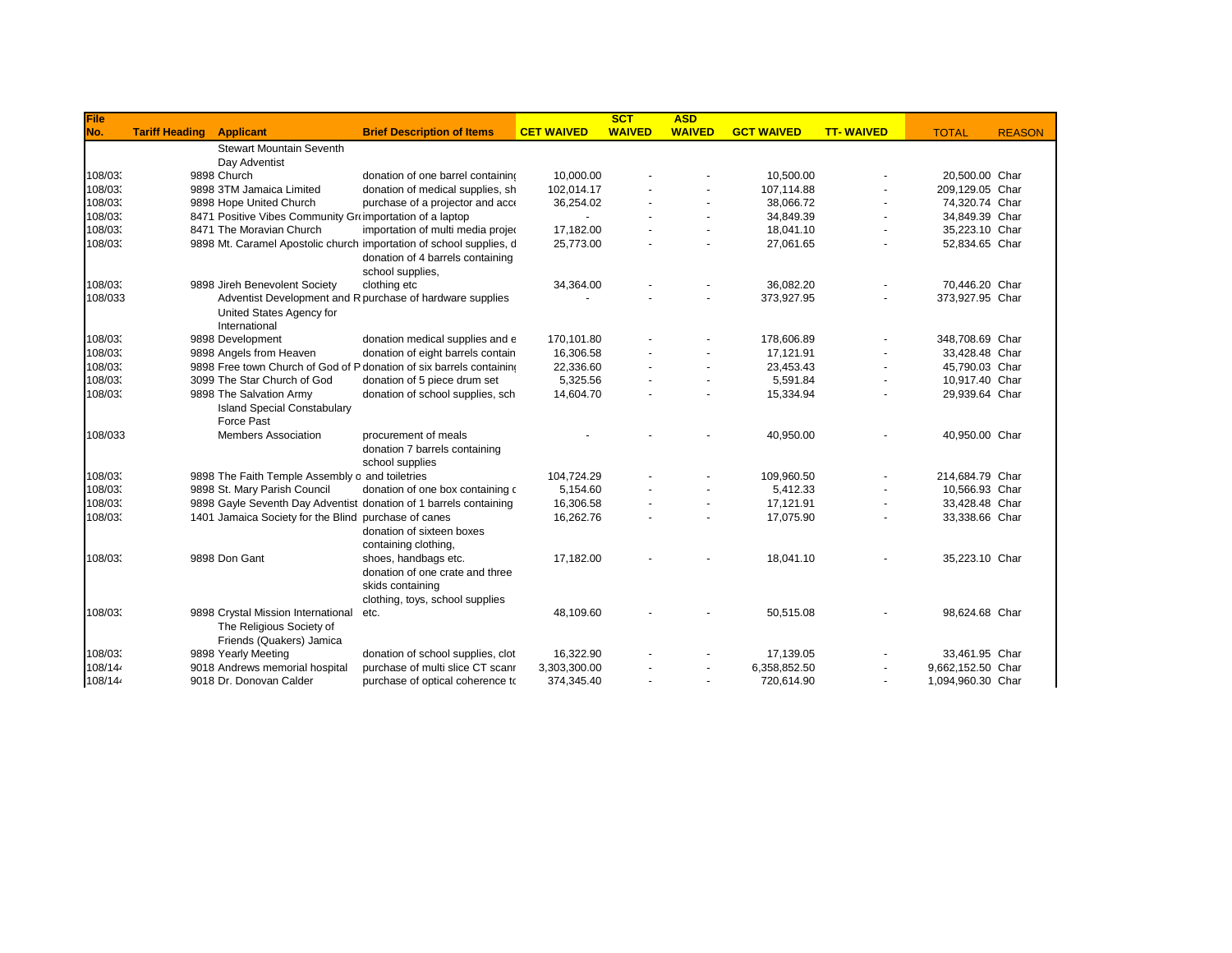| File    |                                            |                           |                                   |                   | <b>SCT</b>    | <b>ASD</b>    |                   |                  |                     |               |
|---------|--------------------------------------------|---------------------------|-----------------------------------|-------------------|---------------|---------------|-------------------|------------------|---------------------|---------------|
| No.     | <b>Tariff Heading</b>                      | <b>Applicant</b>          | <b>Brief Description of Items</b> | <b>CET WAIVED</b> | <b>WAIVED</b> | <b>WAIVED</b> | <b>GCT WAIVED</b> | <b>TT-WAIVED</b> | <b>TOTAL</b>        | <b>REASON</b> |
|         | 3402,6302,3005,6                           |                           |                                   |                   |               |               |                   |                  |                     |               |
|         | 207,9018,3924,39                           |                           |                                   |                   |               |               |                   |                  |                     |               |
|         | 25,6404,3401,700                           |                           |                                   |                   |               |               |                   |                  |                     |               |
|         | 9,8305,4802,8472,                          |                           | Importation of thirty-two 40ft    |                   |               |               |                   |                  |                     |               |
|         | 8471,9401,8528,9                           |                           | container containing assorted     |                   |               |               |                   |                  |                     |               |
|         | 403,8443,8525,96                           |                           | items, three 20ft container       |                   |               |               |                   |                  |                     |               |
|         | 03,8304,9610,482                           |                           | containing rice, three (3)        |                   |               |               |                   |                  |                     |               |
|         | 0,4817,3919,9105,                          |                           | packages of pharmaceuticals       |                   |               |               |                   |                  |                     |               |
|         | 8521,8527,6908,3                           |                           | and one (1) box of Auto Parts,    |                   |               |               |                   |                  |                     |               |
|         | 214,6908,6303,84                           |                           | importation of one pallet and     |                   |               |               |                   |                  |                     |               |
|         | 14,7321,8516,870                           |                           | four 40ft contatiners containing  |                   |               |               |                   |                  |                     |               |
|         | 8,9404,8418,9402,                          |                           | vegetarian bean,                  |                   |               |               |                   |                  |                     |               |
|         | 8713,6602,8413,6                           |                           | pharmaceuticals etc.,             |                   |               |               |                   |                  |                     |               |
|         | 404,6309,6207,90                           |                           | importation of seven 40ft         |                   |               |               |                   |                  |                     |               |
|         | 20,9025, 3005,                             |                           | containers containing blankets    |                   |               |               |                   |                  |                     |               |
|         | 8544, 3004, 6115,                          |                           | and text book, importation of     |                   |               |               |                   |                  |                     |               |
|         | 9616, 3005, 6207,                          |                           | six 40ft container containing     |                   |               |               |                   |                  |                     |               |
|         | 9018, 3808, 2106,                          |                           | clothing, dentalequipment, ink    |                   |               |               |                   |                  |                     |               |
|         | 4015, 8536, 8713,                          |                           | cartridges and food items,        |                   |               |               |                   |                  |                     |               |
|         | 9401, 8713, 7326,                          |                           | importation of two 40ft           |                   |               |               |                   |                  |                     |               |
|         | 8528, 8471, 8516,                          |                           | container containing toiletries,  |                   |               |               |                   |                  |                     |               |
|         | 8443, 9402, 8304,                          |                           | footwear, medical supplies,       |                   |               |               |                   |                  |                     |               |
|         | 108/16 4901, 8509, 4818, Food for the Poor |                           | shoes etc                         | 226,110,023.87    |               |               | 237,415,525.06    |                  | 463,525,548.93 Char |               |
|         |                                            |                           |                                   |                   |               |               |                   |                  |                     |               |
|         | 9018, 8715, 9401,                          |                           |                                   |                   |               |               |                   |                  |                     |               |
|         | 9403,                                      |                           |                                   |                   |               |               |                   |                  |                     |               |
|         | 3922, 9508, 4421,                          |                           |                                   |                   |               |               |                   |                  |                     |               |
|         | 6304,                                      |                           | donation of five packages         |                   |               |               |                   |                  |                     |               |
|         | 9405, 4202, 5702,                          |                           | containing clothing,              |                   |               |               |                   |                  |                     |               |
|         | 8414,                                      |                           | shoes, diapers, books etc., 40ft  |                   |               |               |                   |                  |                     |               |
|         | 3918, 4902, 6302,                          |                           | container containing foodstuff,   |                   |               |               |                   |                  |                     |               |
|         | 3924, 1006, 0713,                          |                           | clothing and wheelchairs, a 40ft  |                   |               |               |                   |                  |                     |               |
|         | 1701,                                      |                           | container containing food,        |                   |               |               |                   |                  |                     |               |
|         | 2209, 4818, 1516                           |                           | household items, etc.,            |                   |               |               |                   |                  |                     |               |
| 108/206 |                                            | Missionaries of the Poor  | Importation of medicines          | 33.006.79         |               |               | 67.735.59         |                  | 100.742.37 Char     |               |
| 108/256 |                                            | 9018 Island Radiology     | purchase of 16 slice multi-detec  | 2,900,040.00      |               |               | 5,582,577.00      |                  | 8,482,617.00 Char   |               |
|         |                                            |                           | Purchased to repair and build     |                   |               |               |                   |                  |                     |               |
| 108/274 |                                            | Teams for Medical Mission | small homes                       |                   |               |               | 35.052.85         |                  | 35,052.85 Char      |               |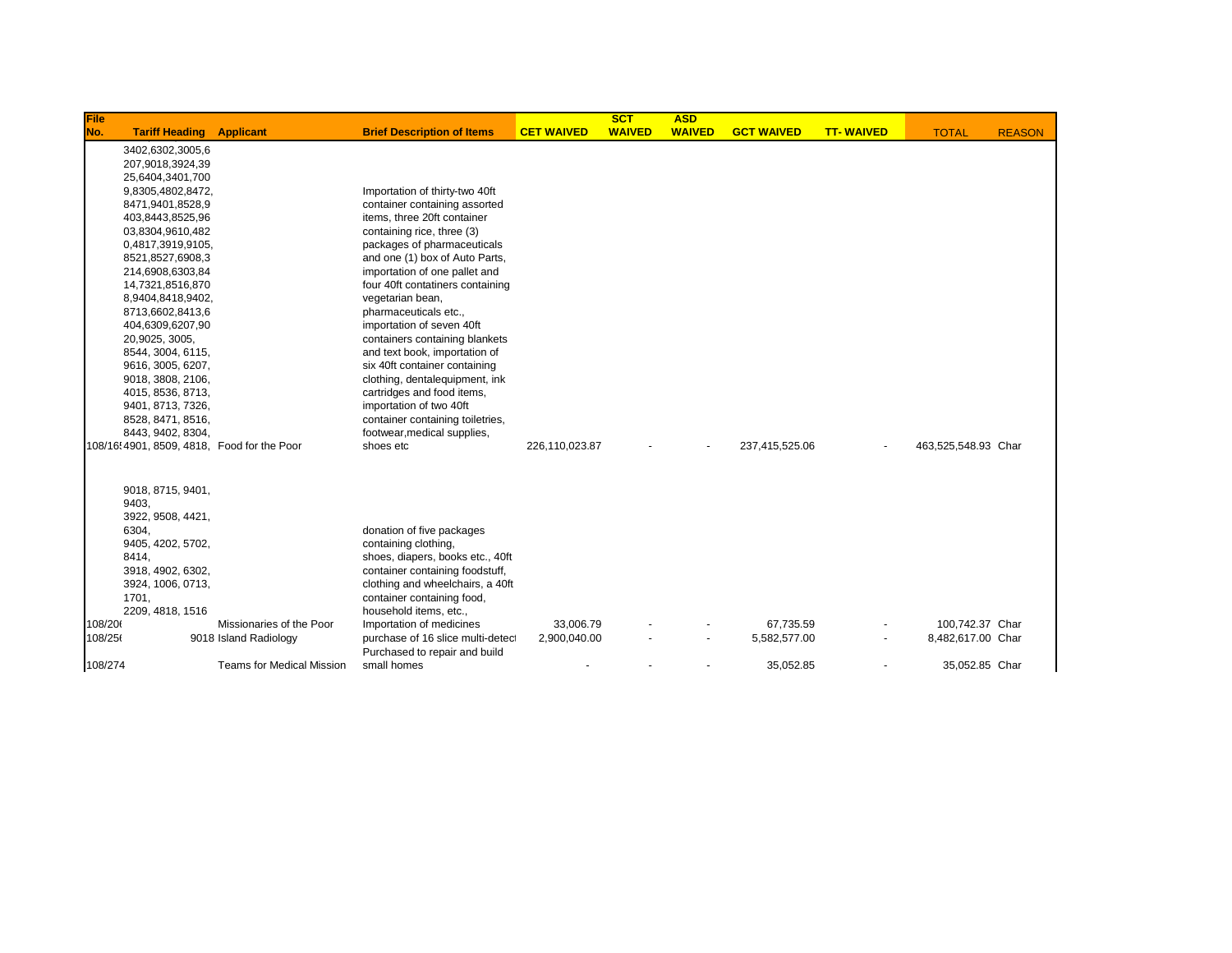| File               |                                                                                                                   |                                                                                                                               | <b>CET WAIVED</b> | SCT<br><b>WAIVED</b> | <b>ASD</b><br><b>WAIVED</b> | <b>GCT WAIVED</b> | <b>TT-WAIVED</b>       |                                                                                                                                                                                                                                                                                                                                                                                                                                                  |               |
|--------------------|-------------------------------------------------------------------------------------------------------------------|-------------------------------------------------------------------------------------------------------------------------------|-------------------|----------------------|-----------------------------|-------------------|------------------------|--------------------------------------------------------------------------------------------------------------------------------------------------------------------------------------------------------------------------------------------------------------------------------------------------------------------------------------------------------------------------------------------------------------------------------------------------|---------------|
| No.<br>108/285     | <b>Tariff Heading</b><br><b>Applicant</b><br>3004 The Diabetes Association of J6000 vials of Insulin, 3 laptop co | <b>Brief Description of Items</b>                                                                                             | 9,903.19          |                      |                             | 72,936.17         |                        |                                                                                                                                                                                                                                                                                                                                                                                                                                                  | <b>REASON</b> |
|                    | Monex Limited/Sir John                                                                                            |                                                                                                                               |                   |                      |                             |                   |                        |                                                                                                                                                                                                                                                                                                                                                                                                                                                  |               |
|                    | 7326, 8205, 8207, Golding                                                                                         | Purchased:Raw Materials for                                                                                                   |                   |                      |                             |                   |                        |                                                                                                                                                                                                                                                                                                                                                                                                                                                  |               |
| 108/286            | 3304 Rehabilitation Centre                                                                                        | artificial limbs                                                                                                              | 185,813.97        |                      |                             | 209,053.60        |                        |                                                                                                                                                                                                                                                                                                                                                                                                                                                  |               |
|                    |                                                                                                                   | Donation by Jamaica                                                                                                           |                   |                      |                             |                   |                        |                                                                                                                                                                                                                                                                                                                                                                                                                                                  |               |
|                    |                                                                                                                   | Advantage thru Sports for                                                                                                     |                   |                      |                             |                   |                        | <b>TOTAL</b><br>82,839.36 Char<br>394,867.58 Char<br>239,738.07 Char<br>1,010,661.15 Char<br>753,980.52 Char<br>334,015.11 Govt/Con<br>22.343.80 Govt/Con<br>56,100,000.00 Govt/Con<br>70,356.00 Govt/Inst<br>1,537,273.70 Govt/Inst<br>154,020.00 Lamp<br>52,520.00 Lamp<br>45,020.00 Lamp<br>31,520.00 Lamp<br>118,400.00 Lamp<br>42,020.00 Lamp<br>78,770.00 Lamp<br>28,020.00 Lamp<br>66,020.00 Lamp<br>442,300.03 Other<br>461,280.13 Other |               |
| 108/291            | St. Patrick's Foundation                                                                                          | Youths                                                                                                                        | 116,945.40        |                      |                             | 122,792.67        |                        |                                                                                                                                                                                                                                                                                                                                                                                                                                                  |               |
|                    | 108/30(9018, 8502, 4821, : Rapha Dialysis Centre                                                                  | purchase of dialysis supplies an                                                                                              | 345,525.18        |                      |                             | 665,135.97        |                        |                                                                                                                                                                                                                                                                                                                                                                                                                                                  |               |
|                    | Jamaica Soviety for the                                                                                           |                                                                                                                               |                   |                      |                             |                   |                        |                                                                                                                                                                                                                                                                                                                                                                                                                                                  |               |
|                    | Prevention of                                                                                                     | Importation two 2011 Toyato                                                                                                   |                   |                      |                             |                   |                        |                                                                                                                                                                                                                                                                                                                                                                                                                                                  |               |
|                    | 8703 Cruelty to Animals                                                                                           | Hilux                                                                                                                         | 753,980.52        |                      |                             |                   |                        |                                                                                                                                                                                                                                                                                                                                                                                                                                                  |               |
|                    |                                                                                                                   |                                                                                                                               |                   |                      |                             |                   |                        |                                                                                                                                                                                                                                                                                                                                                                                                                                                  |               |
|                    |                                                                                                                   | Importation Post Shore 8'6 x                                                                                                  |                   |                      |                             |                   |                        |                                                                                                                                                                                                                                                                                                                                                                                                                                                  |               |
|                    |                                                                                                                   | 13' Heavy Duty, Post Shore                                                                                                    |                   |                      |                             |                   |                        |                                                                                                                                                                                                                                                                                                                                                                                                                                                  |               |
| 108/144            | 4911 Falmouth Heritage Renewal                                                                                    | 10'6 x 16' Heavy Duty                                                                                                         | 162,934.20        |                      |                             | 171,080.91        |                        |                                                                                                                                                                                                                                                                                                                                                                                                                                                  |               |
|                    |                                                                                                                   | Procurement of goods and                                                                                                      |                   |                      |                             |                   |                        |                                                                                                                                                                                                                                                                                                                                                                                                                                                  |               |
|                    |                                                                                                                   | services purchased by the                                                                                                     |                   |                      |                             |                   |                        |                                                                                                                                                                                                                                                                                                                                                                                                                                                  |               |
| 108/260            | Jamaica Protected Areas Trus Secretariat of the Trust                                                             |                                                                                                                               |                   |                      |                             | 22,343.80         |                        |                                                                                                                                                                                                                                                                                                                                                                                                                                                  |               |
| 742/010            |                                                                                                                   | Christiana Development Road Transfer of 14 parcels of Land                                                                    |                   |                      |                             | $\omega$          | 56,100,000.00          |                                                                                                                                                                                                                                                                                                                                                                                                                                                  |               |
| 108/14             | 4019 The Institute of Jamaica                                                                                     | Donation: Identification Cards to                                                                                             | 34,320.00         |                      |                             | 36,036.00         |                        |                                                                                                                                                                                                                                                                                                                                                                                                                                                  |               |
|                    |                                                                                                                   |                                                                                                                               |                   |                      |                             |                   |                        |                                                                                                                                                                                                                                                                                                                                                                                                                                                  |               |
|                    |                                                                                                                   | Sale of shares in United Motors                                                                                               |                   |                      |                             |                   |                        |                                                                                                                                                                                                                                                                                                                                                                                                                                                  |               |
|                    |                                                                                                                   | Attorney General's Chambers Limited to Inkerman Limited                                                                       |                   |                      |                             |                   | 1,537,273.70           |                                                                                                                                                                                                                                                                                                                                                                                                                                                  |               |
|                    | Carol Badwah-                                                                                                     |                                                                                                                               |                   |                      |                             |                   |                        |                                                                                                                                                                                                                                                                                                                                                                                                                                                  |               |
|                    | Murray/Carmen Badwah                                                                                              |                                                                                                                               |                   |                      |                             |                   |                        |                                                                                                                                                                                                                                                                                                                                                                                                                                                  |               |
|                    | to Keon Salmon/Monique                                                                                            |                                                                                                                               |                   |                      |                             |                   |                        |                                                                                                                                                                                                                                                                                                                                                                                                                                                  |               |
| 742/010            | Williams                                                                                                          | Penalty on Transfer of Property                                                                                               |                   |                      |                             |                   | 154.020.00             |                                                                                                                                                                                                                                                                                                                                                                                                                                                  |               |
| 742/010            |                                                                                                                   | Coral Holness to Millicent Nell Penalty on Transfer of Property                                                               |                   |                      |                             |                   | 52,520.00              |                                                                                                                                                                                                                                                                                                                                                                                                                                                  |               |
| 742/010<br>742/010 |                                                                                                                   | Dalton Smith to Daphne McInt Penalty on Transfer of Property<br>Leopold Hogarth to Nigel Nish Penalty on Transfer of Property |                   |                      |                             |                   | 45,020.00<br>31,520.00 |                                                                                                                                                                                                                                                                                                                                                                                                                                                  |               |
| 742/010            |                                                                                                                   | Rudel Dixon to Ivan Dixon et a Penalty on Transfer of Property                                                                |                   |                      |                             |                   | 118,400.00             |                                                                                                                                                                                                                                                                                                                                                                                                                                                  |               |
| 742/010            |                                                                                                                   | Lewin Smith to George Blacky Penalty on Transfer of Property                                                                  |                   |                      |                             |                   | 42.020.00              |                                                                                                                                                                                                                                                                                                                                                                                                                                                  |               |
| 742/010            |                                                                                                                   | Oswald Sanderson to Deanet Penalty on Transfer of Property                                                                    |                   |                      |                             |                   | 78,770.00              |                                                                                                                                                                                                                                                                                                                                                                                                                                                  |               |
| 742/010            |                                                                                                                   | Ancelyn Maragh to Mervan Rc Penalty on Transfer of Property                                                                   |                   |                      |                             |                   | 28,020.00              |                                                                                                                                                                                                                                                                                                                                                                                                                                                  |               |
| 742/010            |                                                                                                                   | Delores Menzies to Jacquelin Penalty on Transfer of Property                                                                  |                   |                      |                             |                   | 66,020.00              |                                                                                                                                                                                                                                                                                                                                                                                                                                                  |               |
|                    |                                                                                                                   | Purchased a hybrid street lamp                                                                                                |                   |                      |                             |                   |                        |                                                                                                                                                                                                                                                                                                                                                                                                                                                  |               |
|                    | HMS Trading & Holding                                                                                             | and a vertical axis wind turbine                                                                                              |                   |                      |                             |                   |                        |                                                                                                                                                                                                                                                                                                                                                                                                                                                  |               |
| 108/14             | 3811 Company Limited                                                                                              | system                                                                                                                        | 215,756.11        |                      |                             | 226,543.92        |                        |                                                                                                                                                                                                                                                                                                                                                                                                                                                  |               |
|                    |                                                                                                                   | importation of pro Pet dog                                                                                                    |                   |                      |                             |                   |                        |                                                                                                                                                                                                                                                                                                                                                                                                                                                  |               |
| 108/14             | 2309 Pioneer Manufacturing Disturt Food                                                                           |                                                                                                                               | 461,280.13        |                      |                             |                   |                        |                                                                                                                                                                                                                                                                                                                                                                                                                                                  |               |
|                    |                                                                                                                   |                                                                                                                               |                   |                      |                             |                   |                        |                                                                                                                                                                                                                                                                                                                                                                                                                                                  |               |
|                    |                                                                                                                   | importation of one 2006 Isuzu                                                                                                 |                   |                      |                             |                   |                        |                                                                                                                                                                                                                                                                                                                                                                                                                                                  |               |
|                    |                                                                                                                   | NPR/NQR box truck and 2004                                                                                                    |                   |                      |                             |                   |                        |                                                                                                                                                                                                                                                                                                                                                                                                                                                  |               |
| 108/144            | 8703 Phase 3 Productions                                                                                          | frieghtliner box Truck                                                                                                        |                   |                      |                             | 510,510.00        |                        | 510.510.00 Other                                                                                                                                                                                                                                                                                                                                                                                                                                 |               |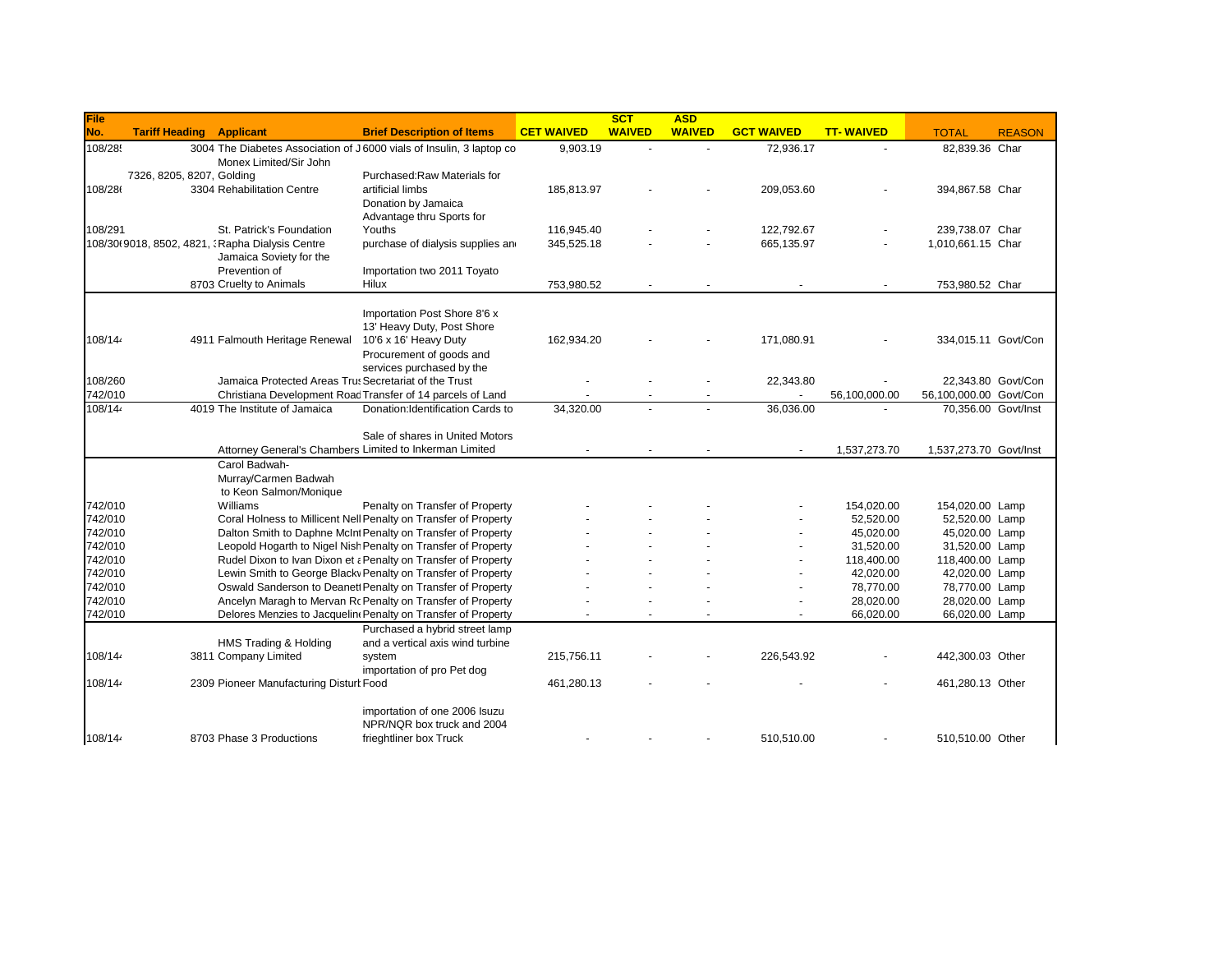| File         |                                                                                  |                                                                               |                                                                                                                 |                   | <b>SCT</b>    | <b>ASD</b>    |                   |                  |                           |                           |
|--------------|----------------------------------------------------------------------------------|-------------------------------------------------------------------------------|-----------------------------------------------------------------------------------------------------------------|-------------------|---------------|---------------|-------------------|------------------|---------------------------|---------------------------|
| No.          | <b>Tariff Heading Applicant</b>                                                  |                                                                               | <b>Brief Description of Items</b>                                                                               | <b>CET WAIVED</b> | <b>WAIVED</b> | <b>WAIVED</b> | <b>GCT WAIVED</b> | <b>TT-WAIVED</b> | <b>TOTAL</b>              | <b>REASON</b>             |
|              |                                                                                  |                                                                               | Shipment contatining gears,                                                                                     |                   |               |               |                   |                  |                           |                           |
|              |                                                                                  |                                                                               | Shipment of tickets,                                                                                            |                   |               |               |                   |                  |                           |                           |
|              |                                                                                  |                                                                               | Shipment contatining gears.                                                                                     |                   |               |               |                   |                  |                           |                           |
|              | 6902, 4203, 4202,                                                                |                                                                               | <b>Purchased Track</b>                                                                                          |                   |               |               |                   |                  |                           |                           |
| 108/14!      | 6901, 4911,                                                                      | 6902, 4202 Jamaica Amateur Athletic Ass of T-shirts                           | and Field equipment, Shipment                                                                                   | 4,132,761.49      |               |               | 4,339,399.56      |                  | 8,472,161.05 Other        |                           |
|              |                                                                                  |                                                                               | importation of waste                                                                                            |                   |               |               |                   |                  |                           |                           |
|              |                                                                                  |                                                                               | water/sewage plant                                                                                              |                   |               |               |                   |                  |                           |                           |
| 565/02/      |                                                                                  | 8421 Rose Hall Development                                                    | equipments                                                                                                      |                   |               |               | 14,374,165.81     |                  | 14,374,165.81 Other       |                           |
|              |                                                                                  | 6404 Jamaica Netball Association                                              | Donation 18 pairs of sneakers                                                                                   | 18,553.98         |               |               | 19,481.68         |                  | 38,035.66 Other           |                           |
|              |                                                                                  |                                                                               | Payable for the                                                                                                 |                   |               |               |                   |                  |                           |                           |
|              |                                                                                  |                                                                               | accommodation for CXC                                                                                           |                   |               |               |                   |                  |                           |                           |
|              |                                                                                  | Caribbean Examination Coun markers                                            |                                                                                                                 |                   |               |               | 5,501,683.25      |                  | 5,501,683.25 Other        |                           |
|              |                                                                                  |                                                                               | Importation of roasted                                                                                          |                   |               |               |                   |                  |                           |                           |
|              |                                                                                  | 2008 Continental Baking Company ganulated peanuts                             |                                                                                                                 | 53,264.20         |               |               |                   |                  | 53.264.20 Other           |                           |
|              |                                                                                  | Seaton Jack                                                                   | Interest on transfer tax and pena                                                                               |                   |               |               |                   | 359,711.92       | 359,711.92 Other          |                           |
|              |                                                                                  | Donovan Dennie-                                                               |                                                                                                                 |                   |               |               |                   |                  |                           |                           |
|              |                                                                                  | Foster/Book Empire                                                            | Purchased: Raw Materials for                                                                                    |                   |               |               |                   |                  |                           |                           |
| 108/14       |                                                                                  | 4911 Limited                                                                  | making books                                                                                                    |                   |               |               | 375,975.60        |                  | 375,975.60 Other          |                           |
|              | 1302, 3923, 2008,<br>1901, 0806, 1108,<br>2101, 1702, 2836,<br>2915, 2102, 2008, |                                                                               |                                                                                                                 |                   |               |               |                   |                  |                           |                           |
|              |                                                                                  | 2009, 2007, 7615, Commercial Associates                                       | importation on baking ingredient                                                                                | 17,274,972.00     |               |               | 18,138,720.60     |                  | 35,413,692.60 Other       |                           |
| 108/19       |                                                                                  | 8436 Kareem Bartlett<br>Inter-American Institute for                          | importation of beekeeping equip<br>Donation of artificial reefs                                                 | 44,244.63         |               |               | 46,456.86         |                  |                           | 90,701.49 Other/Agri      |
|              |                                                                                  | Coorperation                                                                  | procured from EcoReefs                                                                                          |                   |               |               |                   |                  |                           |                           |
|              |                                                                                  | on Agriculture (IICA)                                                         | Incorporated                                                                                                    | 1,812,701.00      |               |               | 1,903,336.05      |                  | 3,716,037.05 Other/Agri   |                           |
|              |                                                                                  |                                                                               | Importation of Hrester rope<br>terminations, PMI 11m Sport                                                      |                   |               |               |                   |                  |                           |                           |
|              |                                                                                  | 237/03. 9403, 4201, 7312 Chukka Caribbean Adventure rope EZ200 02/11          |                                                                                                                 | 1,553,799.39      |               |               | 1,631,489.36      |                  | 3.185.288.75 Other/Touris |                           |
| 237/037      |                                                                                  | 9703 River Raft Limited                                                       | Importation of a 10ft Fibreglass                                                                                | 22,072.05         |               |               | 23,175.65         |                  |                           | 45,247.70 Other/Touris    |
|              |                                                                                  |                                                                               | <b>Purchased 3 Polaris Diesel</b><br>Dune Buggy, 6 Polaris Trailer<br>Blazer, purchase of lockers,<br>harnesses |                   |               |               |                   |                  |                           |                           |
|              | 9504, 8903, 9506,<br>6307,<br>6306, 7314, 7326,                                  | 273/033, 9403, 4201, 7312 Chukka Caribbean Adventure and canopy traverse rope |                                                                                                                 | 1,054,961.91      |               |               | 2.215.420.02      |                  |                           | 3,270,381.93 Other/Touris |
| 273/03 3926, |                                                                                  | Kool Runnibgs Water Park                                                      | importation of kayaks, life vest, t                                                                             | 242,425.44        |               |               | 509,093.41        |                  |                           | 751,518.85 Other/Touris   |